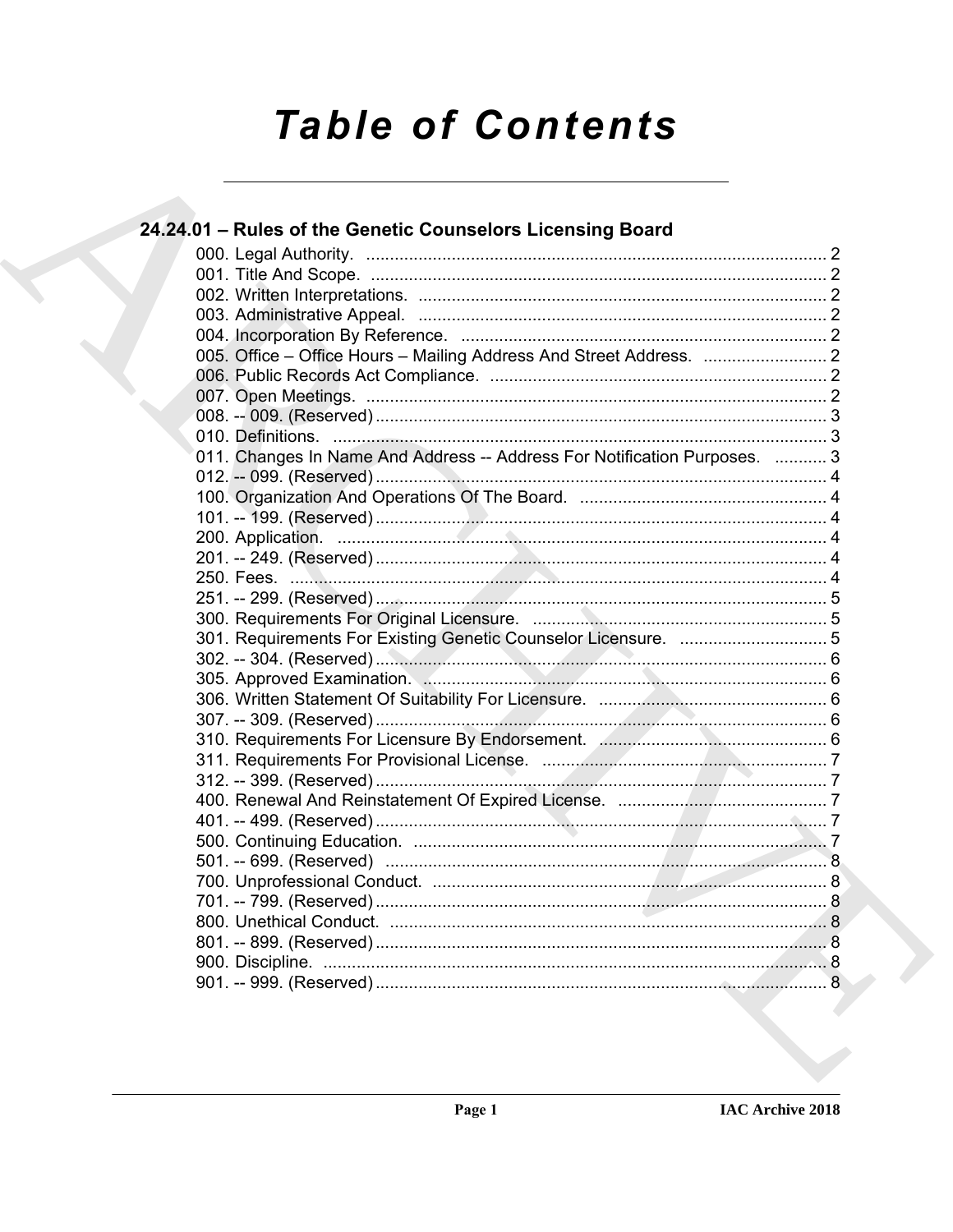# **IDAPA 24 TITLE 24 CHAPTER 01**

# **24.24.01 – RULES OF THE GENETIC COUNSELORS LICENSING BOARD**

# <span id="page-1-11"></span><span id="page-1-1"></span><span id="page-1-0"></span>**000. LEGAL AUTHORITY.**

These rules are hereby prescribed and established pursuant to the authority vested in the Genetic Counselors Licensing Board by the provisions of Title 54, Chapter 56, Idaho Code. (3-24-16)

# <span id="page-1-15"></span><span id="page-1-2"></span>**001. TITLE AND SCOPE.**

**01.** Title. The rules will be cited as IDAPA 24.24.01, "Rules of the Genetic Counselors Licensing (3-24-16)  $\beta$ Board."  $(3-24-16)$ 

**02.** Scope. These rules implement the purposes and intent of Chapter 56, Title 54, Idaho Code, to the profession of genetic counseling in the interest of the public health, safety, and welfare. (3-24-16) regulate the profession of genetic counseling in the interest of the public health, safety, and welfare.

# <span id="page-1-16"></span><span id="page-1-3"></span>**002. WRITTEN INTERPRETATIONS.**

**24.24.01 – RULES OF THE GENERIC OUNSELLORS LICENSING BOARD<br>
1991.** LECAL ALTITORITY: and coulfided pension to the authority vessed in the Generic Counselisty<br>
1991. THE KNN SCOPE.<br>
1991. THE KNN SCOPE.<br>
1991. THE KNN SCO In accordance with Section 67-5201(19)(b)(iv), Idaho Code, the Board may have written statements that pertain to the interpretation of the rules of this chapter, or to the documentation of compliance with the rules of this chapter. Such interpretations, if any, are available for public inspection and copying at cost in the main office of the Bureau of Occupational Licenses. (3-24-16)

# <span id="page-1-9"></span><span id="page-1-4"></span>**003. ADMINISTRATIVE APPEAL.**

Administrative appeals will be governed by the Administrative Procedure Act, Title 67, Chapter 52, Idaho Code and IDAPA 04.11.01, "Idaho Rules of Administrative Procedure of the Attorney General." (3-24-16)

# <span id="page-1-10"></span><span id="page-1-5"></span>**004. INCORPORATION BY REFERENCE.**

The document titled "National Society of Genetic Counselors Code of Ethics," adopted January 1992 and revised December 2004 and January 2006, is incorporated by reference into this rule and is available at the Board's office and on the Board's web site. (3-24-16)

# <span id="page-1-12"></span><span id="page-1-6"></span>**005. OFFICE – OFFICE HOURS – MAILING ADDRESS AND STREET ADDRESS.**

**Street Address**. The office of the Genetic Counselors Licensing Board is located within the Bureau of Occupational Licenses, 700 W. State Street, Boise, Idaho 83702. (3-24-16)

**02. Office Hours**. The office is open between the hours of 8:00 a.m. and 5:00 p.m. Mountain Time except Saturdays, Sundays and holidays. (3-24-16) each day except Saturdays, Sundays and holidays.

| 03. | Mailing Address. The mailing address of the Board is PO Box 83720, Boise, Idaho 83720-0063. |  |  |  |             |
|-----|---------------------------------------------------------------------------------------------|--|--|--|-------------|
|     |                                                                                             |  |  |  | $(3-24-16)$ |

| 04. | <b>Telephone Number.</b> The telephone number of the Board is (208) 334-3233. | $(3-24-16)$ |
|-----|-------------------------------------------------------------------------------|-------------|
| 05. | <b>Email Address.</b> The Board's email address is $gen@ibol.idaho.gov$ .     | $(3-24-16)$ |
|     |                                                                               |             |

- **06. Facsimile**. The Board's fax number is (208) 334-3945. (3-24-16)
- <span id="page-1-14"></span>**07. Electronic Address**. The Board's official website can be found at http://www.ibol.idaho.gov.  $(3-24-16)$

# <span id="page-1-7"></span>**006. PUBLIC RECORDS ACT COMPLIANCE.**

The rules contained herein and the records associated with the Board are subject to the Idaho Public Records Act, Title 74, Chapter 1, Idaho Code. (3-24-16)

# <span id="page-1-13"></span><span id="page-1-8"></span>**007. OPEN MEETINGS.**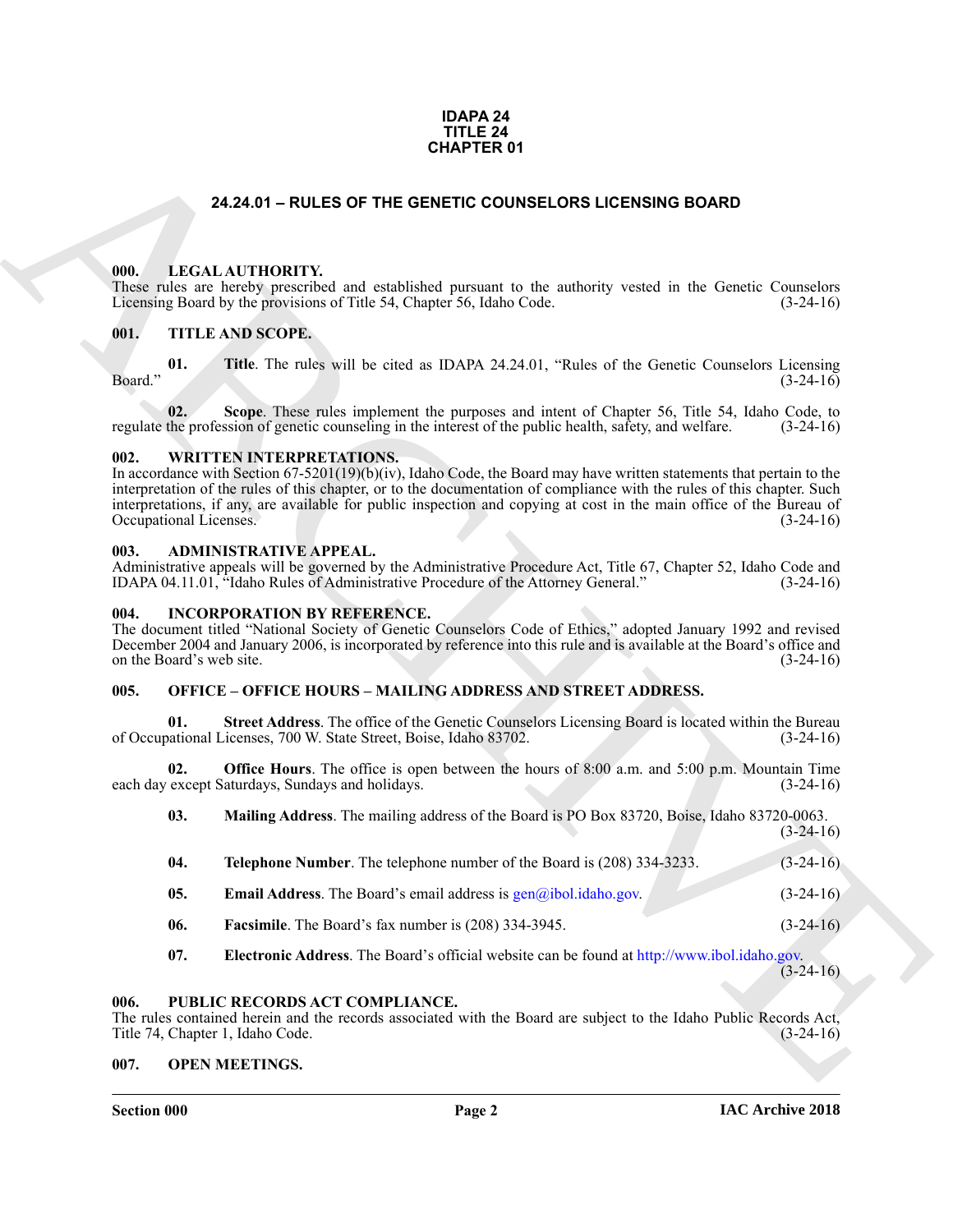This Board operates pursuant to the Idaho Open Meetings Law, Title 74, Chapter 2, Sections 40 through 47 inclusive, Idaho Code. (3-24-16)

# <span id="page-2-0"></span>**008. -- 009. (RESERVED)**

# <span id="page-2-1"></span>**010. DEFINITIONS.**

<span id="page-2-6"></span><span id="page-2-5"></span>

| 01. | ABGC. American Board of Genetic Counseling, Inc., its successor or equivalent. |  | $(3-24-16)$ |
|-----|--------------------------------------------------------------------------------|--|-------------|
|-----|--------------------------------------------------------------------------------|--|-------------|

<span id="page-2-7"></span>**02. ABMG**. American Board of Medical Genetics, its successor or equivalent. (3-24-16)

<span id="page-2-9"></span><span id="page-2-8"></span>**03.** ACGC. Accreditation Council for Genetic Counseling, its successor or equivalent. (3-24-16)

**04. ACS**. Active candidate status conferred by the American Board of Genetic Counseling to an individual who has met the requirements established by the ABGC to take the ABGC certification examination in genetic counseling. (3-24-16)

<span id="page-2-10"></span>**05. Board**. Genetic Counselors Licensing Board as created in Section 54-5606, Idaho Code. (3-24-16)

<span id="page-2-13"></span><span id="page-2-12"></span><span id="page-2-11"></span>**06. Bureau**. Idaho Bureau of Occupational Licenses as created in Section 67-2602, Idaho Code. (3-24-16)

**Since the Control Control of Control Control Control of Control Control Control Control of Control Control Control Control Control Control Control Control Control Control Control Control Control Control Control Control C 07. Certification**. Voluntary process by which the ABGC, ABMG, or NSGC, nongovernmental agencies, grant recognition and use of a credential to individuals who have met predetermined and standardized criteria. (3-24-16)

**08.** Certification Examination. Certification examination for genetic counselors administered by the ABMG, or NSGC, certifying agencies approved by the Board. (3-24-16) ABGC, ABMG, or NSGC, certifying agencies approved by the Board.

<span id="page-2-14"></span>**09. CEU**. Continuing education unit. A measurable amount of credit granted to licensees by the Board for participation in education programs with content targeted to genetic counselors and pre-approved by the National Society of Genetic Counselors (NSGC). (3-24-16)

<span id="page-2-15"></span>**10.** Code of Ethics. The National Society of Genetic Counselors Code of Ethics as approved by the the code of ethics for Idaho and incorporated by reference in Section 004 of these rules. (3-24-16) Board as the code of ethics for Idaho and incorporated by reference in Section 004 of these rules.

<span id="page-2-16"></span>**11.** Genetic Counseling. Performing acts of a genetic counselor as described in Section 54-5603, Idaho Code. (3-24-16) Idaho Code. (3-24-16)

**12.** Genetic Counselor. An individual who is licensed under Title 54, Chapter 56 to engage in the of genetic counseling. (3-24-16) practice of genetic counseling.

<span id="page-2-18"></span><span id="page-2-17"></span>**13. Licensed Physician**. A person holding a license issued under Title 54, Chapter 18, Idaho Code.

 $(3-24-16)$ 

<span id="page-2-19"></span>**14. NSGC**. The National Society of Genetic Counselors, its successor or equivalent. (3-24-16)

<span id="page-2-21"></span><span id="page-2-20"></span>**15. Person**. An individual not an association of individuals or a legal entity. (3-24-16)

**16. PAC**. Professional Activity Credit. A measurable amount of credit granted to licensees by the Board for participation in a variety of professional activities determined by the ABGC to promote genetic counselor educational development. (3-24-16)

# <span id="page-2-3"></span><span id="page-2-2"></span>**011. CHANGES IN NAME AND ADDRESS -- ADDRESS FOR NOTIFICATION PURPOSES.**

<span id="page-2-4"></span>**Change of Name.** Whenever a change of a licensee's name of record occurs, the licensee must immediately notify the Bureau in writing of the change. Official documentation confirming the change of name must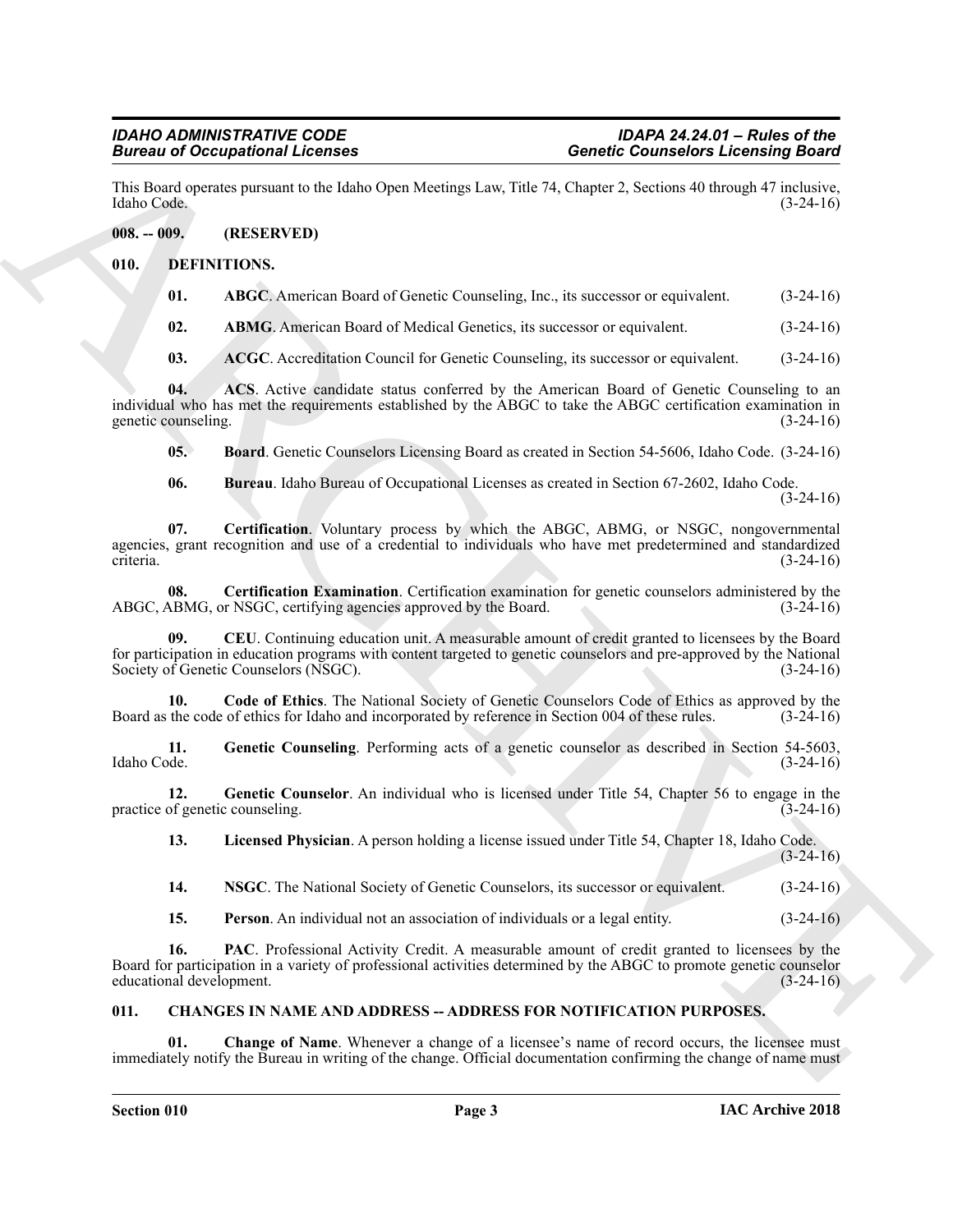# *IDAHO ADMINISTRATIVE CODE IDAPA 24.24.01 – Rules of the Bureau of Occupational Licenses Genetic Counselors Licensing Board*

be provided to the Bureau on request. (3-24-16)

<span id="page-3-12"></span>**02. Change of Address**. Whenever a change of the licensee's address of record occurs, the licensee must immediately notify the Bureau in writing of the change. (3-24-16)

<span id="page-3-11"></span>**03. Address for Notification Purposes**. The most recent mailing address on file with the Bureau will be used for purposes of all written communication with a licensee including, but not limited to, notification of renewal and notices related to disciplinary actions. It is the responsibility of each licensee to keep the Bureau informed of a current mailing address. (3-24-16)

# <span id="page-3-0"></span>**012. -- 099. (RESERVED)**

# <span id="page-3-16"></span><span id="page-3-15"></span><span id="page-3-1"></span>**100. ORGANIZATION AND OPERATIONS OF THE BOARD.**

**01. Meetings**. The Board must meet at least annually and at other such times and places as designated by the Chairman or upon the written request to the Chairman of a majority of members of the Board. (3-24-16)

**a.** A majority of Board members constitute a quorum and is required for the transaction of business. A majority vote of the quorum present at a meeting will be considered the action of the Board as a whole. (3-24-16)

<span id="page-3-17"></span>**b.** The Chairman is a voting member. (3-24-16)

**02. Organization**. At the first meeting of each fiscal year, the Board will elect from its members a Chairman, who will assume the duties of the office at the direction of the Board. (3-24-16)

**a.** The Chairman will, when present, preside at all meetings, appoint with the consent of the Board, all committees, and will otherwise perform all duties pertaining to the office of Chairman. (3-24-16)

**b.** The Bureau will act as an agent of the Board and will be the official keeper of all records of the Board. The Bureau will provide such services as may be authorized by Chapter 26, Title 67, Idaho Code, and as defined under contract between the Bureau and the Board. (3-24-16)

# <span id="page-3-2"></span>**101. -- 199. (RESERVED)**

# <span id="page-3-6"></span><span id="page-3-3"></span>**200. APPLICATION.**

<span id="page-3-8"></span>**01. Filing an Application**. Applicants for licensure must submit a complete application, verified under oath, to the Board at its official address. The application must be on the forms approved by the Board and submitted together with the appropriate fee(s) and supporting documentation. (3-24-16)

<span id="page-3-10"></span>**02. Supporting Documents**. The applicant must provide or facilitate the provision of any supporting third party documents that may be required under the qualifications for the license being sought. (3-24-16)

<span id="page-3-7"></span>**03. Applications Must Be Complete**. Applications will not be considered complete until all required information, documents, and fees are received by the Board. (3-24-16)

<span id="page-3-9"></span>**04. Lack of Activity**. If an applicant fails to respond to a Board request or an application has lacked activity for twelve (12) consecutive months, the application on file with the Board will be deemed denied and will be terminated upon a thirty (30) day written notice, unless the applicant shows good cause to the Board. (3-24-16)

# <span id="page-3-14"></span><span id="page-3-13"></span><span id="page-3-5"></span><span id="page-3-4"></span>**201. -- 249. (RESERVED)**

# Given to Cocapsion of Leonards<br>
Sensete Counter of the line was a dense of the line was a dense of second to the sense of the sense of the sense of the sense of the sense of the sense of the sense of the sense of the sens **250. FEES.** Fees are established in accord with Section 54-5613, Idaho Code as follows: (3-24-16) **01. Application Fee**. Application fee is two hundred dollars (\$200). (3-22-18)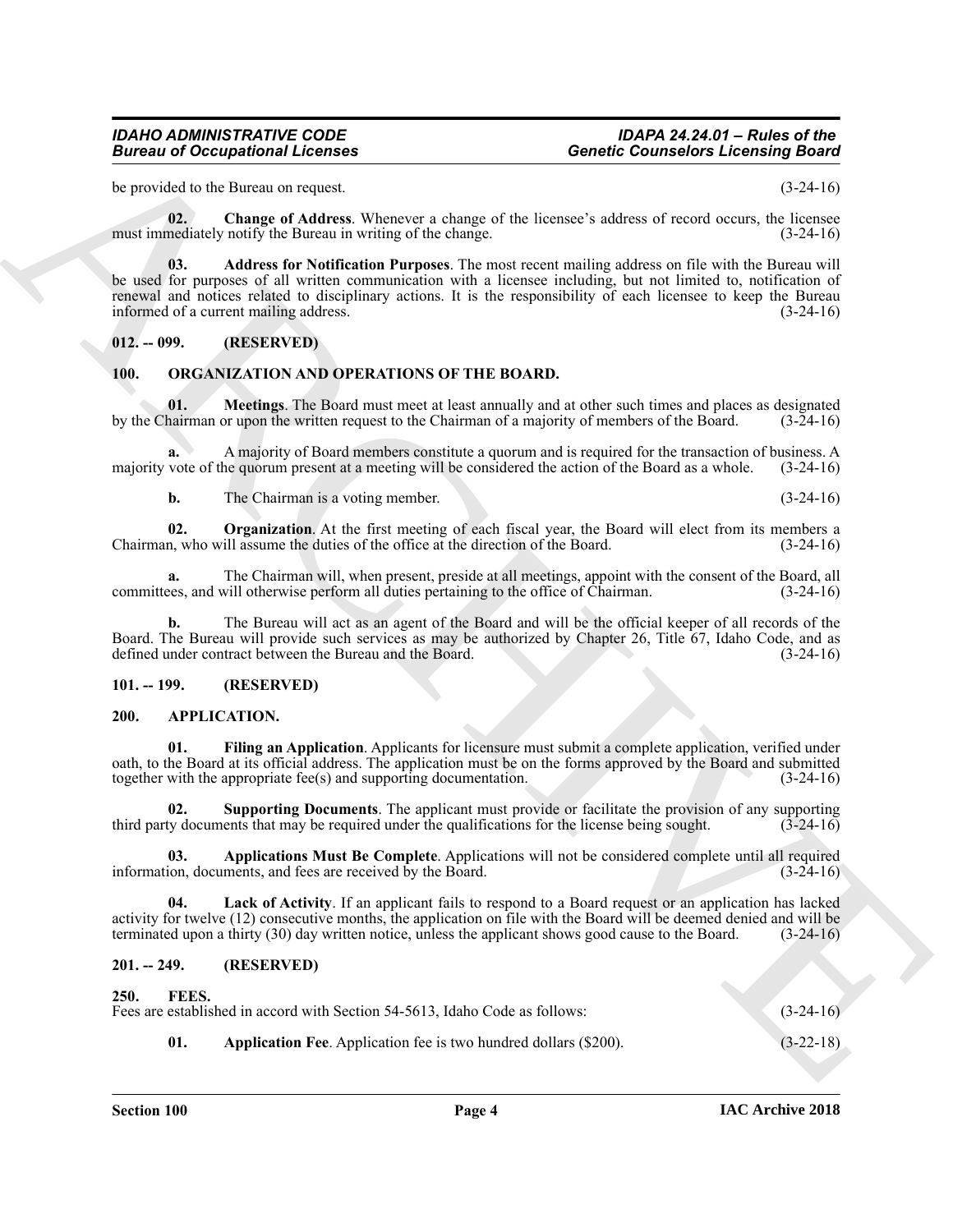# <span id="page-4-8"></span><span id="page-4-7"></span><span id="page-4-6"></span><span id="page-4-3"></span>*IDAHO ADMINISTRATIVE CODE IDAPA 24.24.01 – Rules of the Bureau of Occupational Licenses Genetic Counselors Licensing Board*

|                             | <b>Bureau of Occupational Licenses</b>                                                                                                                                                                                                                                                                                                                                                                                                                  | <b>Genetic Counselors Licensing Board</b>                |  |  |  |
|-----------------------------|---------------------------------------------------------------------------------------------------------------------------------------------------------------------------------------------------------------------------------------------------------------------------------------------------------------------------------------------------------------------------------------------------------------------------------------------------------|----------------------------------------------------------|--|--|--|
| 02.                         | <b>Original License Fee.</b> Initial full license fee is two hundred dollars (\$200).                                                                                                                                                                                                                                                                                                                                                                   | $(3-22-18)$                                              |  |  |  |
| 03.                         | <b>Annual Renewal Fee.</b> Annual renewal fee is two hundred dollars (\$200).                                                                                                                                                                                                                                                                                                                                                                           | $(3-22-18)$                                              |  |  |  |
| 04.                         | <b>Provisional License Fee.</b> Provisional license fee is two hundred dollars (\$200).                                                                                                                                                                                                                                                                                                                                                                 | $(3-22-18)$                                              |  |  |  |
| 05.                         | License by Endorsement Fee. License by endorsement fee is two hundred dollars (\$200).                                                                                                                                                                                                                                                                                                                                                                  | $(3-22-18)$                                              |  |  |  |
| 06.                         | <b>Examination Fee.</b> The fee for those examinations administered by a third party administrator is the<br>fee determined by the administrator and must be paid by the applicant directly to the administrator.                                                                                                                                                                                                                                       | $(3-24-16)$                                              |  |  |  |
| 07.                         | <b>Duplicate License Fee.</b> Duplicate license fee is ten dollars (\$10).                                                                                                                                                                                                                                                                                                                                                                              | $(3-24-16)$                                              |  |  |  |
| 08.                         | <b>Reinstatement Fee.</b> Reinstatement fee is as provided in Section 67-2614, Idaho Code. (3-24-16)                                                                                                                                                                                                                                                                                                                                                    |                                                          |  |  |  |
| 09.                         | Refund of Fees. All fees are non-refundable except that, if a license fee is tendered but the Board<br>does not issue a license, the respective license fee will be returned.                                                                                                                                                                                                                                                                           | $(3-24-16)$                                              |  |  |  |
| $251. - 299.$               | (RESERVED)                                                                                                                                                                                                                                                                                                                                                                                                                                              |                                                          |  |  |  |
| 300.                        | REQUIREMENTS FOR ORIGINAL LICENSURE.<br>The Board may grant an applicant a license as a genetic counselor who completes an application as set forth in<br>Section 200, pays the applicable license fee as set forth in section 250, and meets the following requirements:                                                                                                                                                                               | $(3-24-16)$                                              |  |  |  |
| 01.                         | General.                                                                                                                                                                                                                                                                                                                                                                                                                                                | $(3-24-16)$                                              |  |  |  |
|                             | An applicant must certify that he has not been found guilty, convicted, received a withheld<br>judgment, or suspended sentence for a felony or a lesser crime conviction. If the applicant has been found guilty,<br>convicted, received a withheld judgment, or suspended sentence for such a crime, the applicant must submit a written<br>statement of suitability for licensure as set forth in Section 306 of these rules.                         | $(3-24-16)$                                              |  |  |  |
| b.                          | An applicant must certify that he or his license has not been subject to any disciplinary action by a<br>regulatory entity in another state, territory, or country including, but not limited to, having an application for licensure<br>denied. If the applicant or his license has been subject to discipline, the applicant must submit to the Board a written<br>statement of suitability for licensure as set forth in Section 306 of these rules. | $(3-24-16)$                                              |  |  |  |
| 02.<br>Board.               | <b>Education</b> . An applicant must hold a master's degree or higher in genetics from an ABGC, ABMG,<br>ACGC, or NSGC accredited program or master's degree or higher in a related field of study as approved by the                                                                                                                                                                                                                                   | $(3-24-16)$                                              |  |  |  |
|                             | Examination. An applicant must pass an ABGC or ABMG administered genetic counselor                                                                                                                                                                                                                                                                                                                                                                      |                                                          |  |  |  |
| 03.                         |                                                                                                                                                                                                                                                                                                                                                                                                                                                         |                                                          |  |  |  |
| 04.                         | Certification. An applicant must provide proof of current certification from the ABGC or ABMG.                                                                                                                                                                                                                                                                                                                                                          |                                                          |  |  |  |
| certification exam.<br>301. | REQUIREMENTS FOR EXISTING GENETIC COUNSELOR LICENSURE.<br>Until July 1, 2016, the Board may grant a genetic counselor license to an applicant for licensure who does not qualify<br>for licensure under Section 300 of these rules, completes an application as set forth in Section 200, pays the<br>applicable license fee as set forth in Section 250, and who meets the following requirements:                                                     |                                                          |  |  |  |
| 01.                         | General. Meets the requirements prescribed in Subsection 300.01 of these rules.                                                                                                                                                                                                                                                                                                                                                                         | $(3-24-16)$<br>$(3-24-16)$<br>$(3-24-16)$<br>$(3-24-16)$ |  |  |  |

# <span id="page-4-10"></span><span id="page-4-9"></span><span id="page-4-5"></span><span id="page-4-4"></span><span id="page-4-0"></span>**251. -- 299. (RESERVED)**

# <span id="page-4-17"></span><span id="page-4-14"></span><span id="page-4-1"></span>**300. REQUIREMENTS FOR ORIGINAL LICENSURE.**

# <span id="page-4-16"></span><span id="page-4-15"></span><span id="page-4-11"></span><span id="page-4-2"></span>**301. REQUIREMENTS FOR EXISTING GENETIC COUNSELOR LICENSURE.**

- <span id="page-4-13"></span><span id="page-4-12"></span>**01.** General. Meets the requirements prescribed in Subsection 300.01 of these rules. (3-24-16)
- **02. Education**. Meets the requirements prescribed in Subsection 300.02 of these rules. (3-24-16)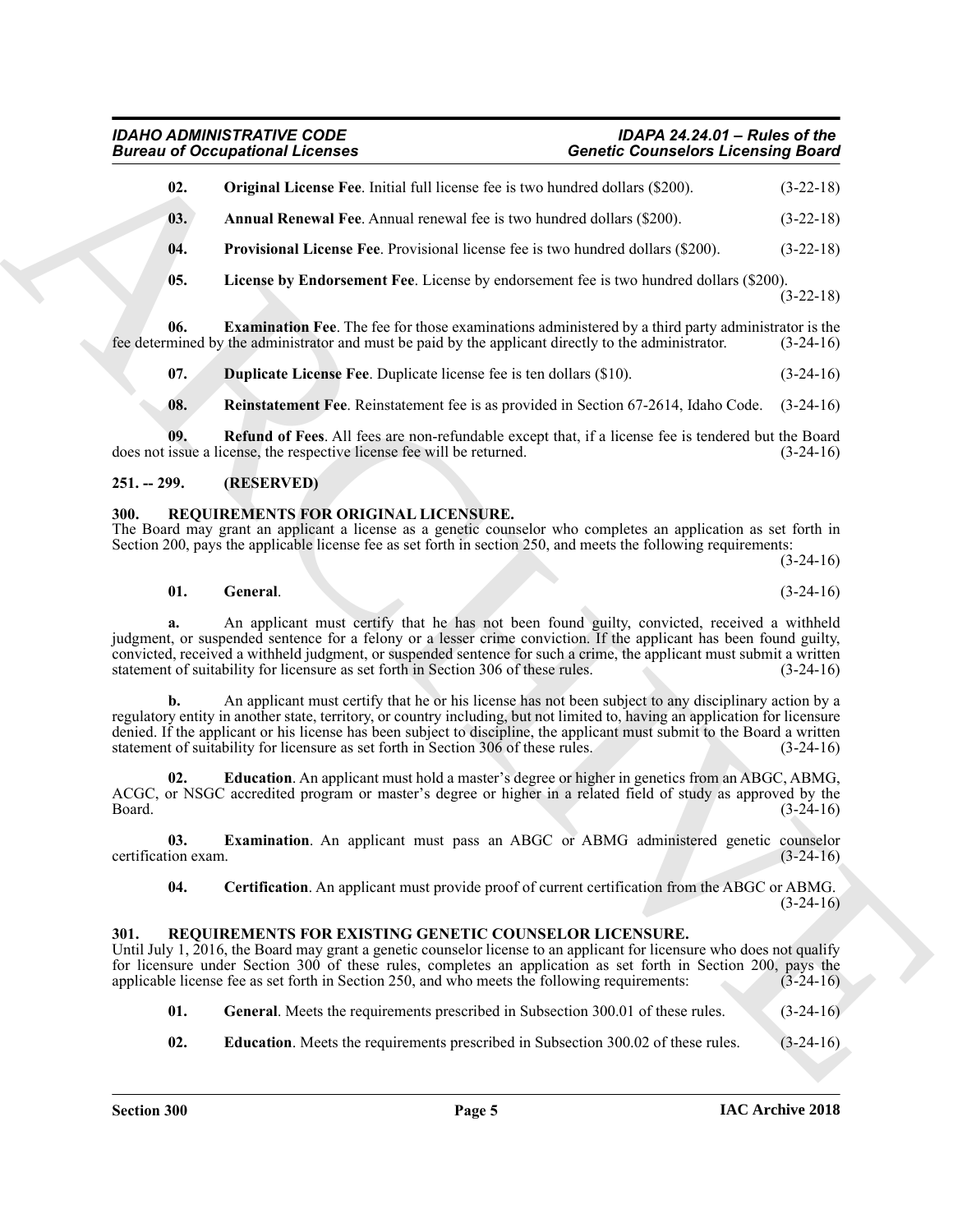<span id="page-5-9"></span>**03** Experience. Has worked as a genetic counselor for a minimum of ten (10) years and at least five sper week on average during the five (5) years immediately prior to the date of application. (3-24-16) (5) hours per week on average during the five  $(5)$  years immediately prior to the date of application.

<span id="page-5-10"></span>**04. Training**. Provides documentation satisfactory to the Board that he has completed at least two hundred (200) hours of formal training in genetic counseling as determined by the Board. (3-24-16)

<span id="page-5-8"></span>**05. Endorsement**. Submits three (3) letters of recommendation from persons with whom applicant has worked in an employment setting, including at least one (1) letter from a genetic counselor qualified for licensure under Chapter 56, Title 54, Idaho Code and one (1) letter from either a clinical geneticist certified by the ABMG or a medical geneticist certified by ABMG. (3-24-16)

# <span id="page-5-0"></span>**302. -- 304. (RESERVED)**

# <span id="page-5-5"></span><span id="page-5-1"></span>**305. APPROVED EXAMINATION.**

Approved examinations will be the Genetic Counselor Certification Exam administered by the ABGC or ABMG.

 $(3-24-16)$ 

<span id="page-5-7"></span><span id="page-5-6"></span>**01. Passing Score**. A passing score will be determined by the ABGC or ABMG. (3-24-16)

**02. Date of Exam**. The passage of the exam may have occurred prior to the effective date of these  $r_{\text{m}}$  rules.  $(3-24-16)$ 

# <span id="page-5-12"></span><span id="page-5-2"></span>**306. WRITTEN STATEMENT OF SUITABILITY FOR LICENSURE.**

<span id="page-5-14"></span>An applicant who in any state, territory or country has had a license revoked or suspended or has been otherwise disciplined by a Board, a government agency, or any other disciplinary body, or has been found guilty, convicted, received a withheld judgment or suspended sentence for a felony or a lesser crime conviction must submit with his application a written statement and any supplemental information establishing his current suitability for licensure.  $(3-24-16)$ 

**Bioreon of Conseilers and the conseiler and the system and the system of Conseiler Conseilers and the system of the system in the system in the system of the system of the system of the system of the system of the system 01.** Consideration of Factors and Evidence. The Board will consider the following factors or evidence: (3-24-16) evidence: (3-24-16) **a.** The severity or nature of the crime or discipline; (3-24-16) **b.** The period of time that has passed since the crime or discipline under review; (3-24-16) **c.** The number or pattern of crimes or discipline or other similar incidents; (3-24-16) **d.** The circumstances surrounding the crime or discipline that would help determine the risk of repetition; (3-24-16) repetition; (3-24-16) **e.** The relationship of the crime or discipline to the practice of genetic counseling; (3-24-16) **f.** The applicant's activities since the crime or discipline under review, such as employment, education, participation in treatment, payment of restitution, or any other factors which may be evidence of current rehabilitation; and (3-24-16) rehabilitation; and **g.** Any other information regarding rehabilitation or mitigating circumstances. (3-24-16) **02.** Interview. The Board may, at its discretion, grant an interview of the applicant. (3-24-16) **03. Applicant Bears the Burden**. The applicant will bear the burden of establishing his current suitability for licensure.  $(3-24-16)$ 

<span id="page-5-15"></span><span id="page-5-13"></span><span id="page-5-3"></span>**307. -- 309. (RESERVED)**

# <span id="page-5-11"></span><span id="page-5-4"></span>**310. REQUIREMENTS FOR LICENSURE BY ENDORSEMENT.**

**Section 305 Page 6**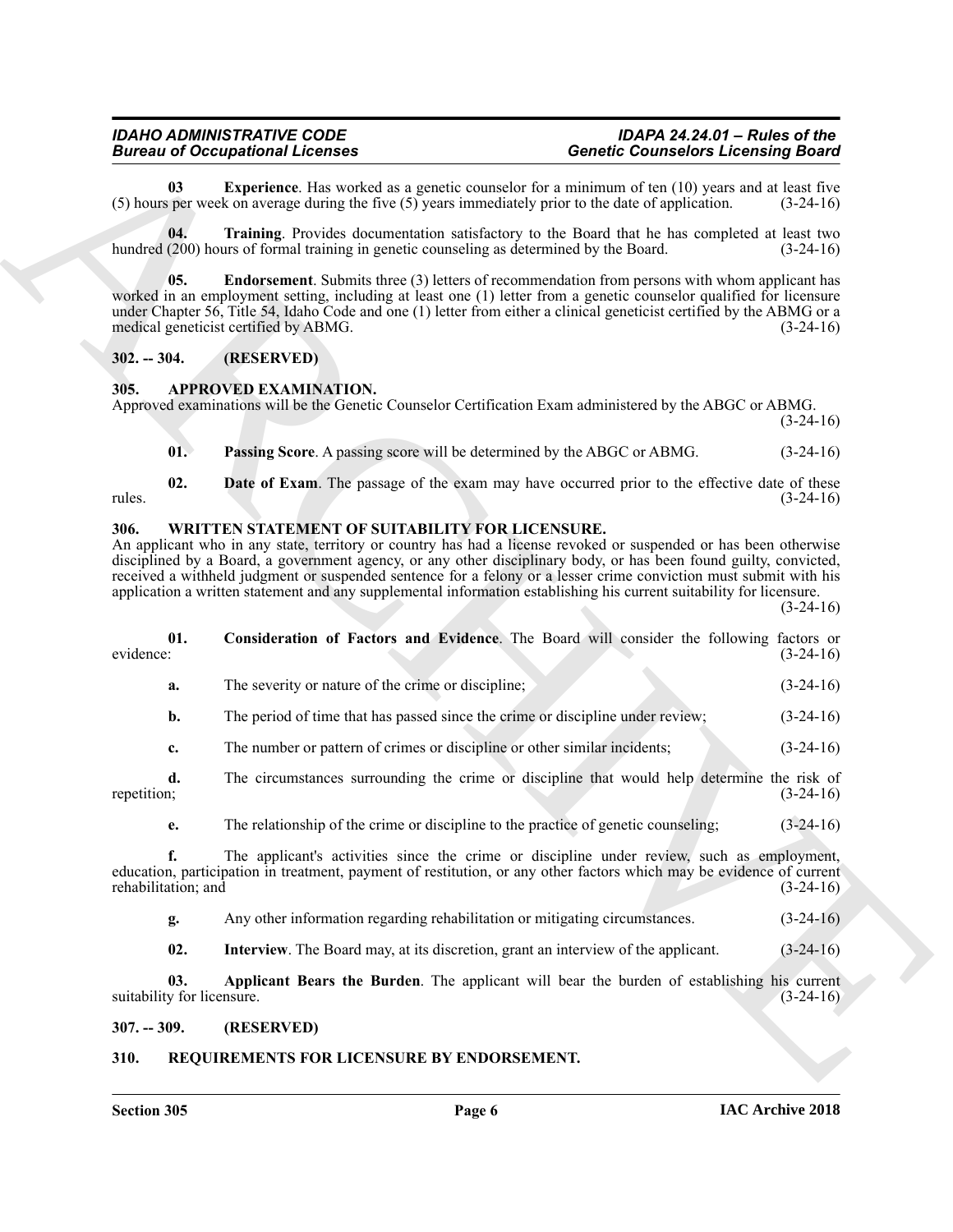The Board may grant a license to an applicant for licensure by endorsement who completes an application as set forth in Section 200 of these rules and meets the following requirements: (3-24-16) in Section 200 of these rules and meets the following requirements:

<span id="page-6-10"></span><span id="page-6-9"></span>**01. General**. Meets the requirements prescribed in Subsection 300.01 of these rules; and (3-24-16)

Becomes of Occupation Licenses<br>
The three interactions of the matter interaction of the state of the matter of the state of the state of the state of the state of the state of the state of the state of the state of the st **02. Holds a Current License**. The applicant must be the holder of a current active license in the profession and at the level for which a license is being sought, issued by the authorized regulatory entity of another state, territory, or jurisdiction of the United States. The state, territory, or jurisdiction must have licensing requirements substantially equivalent to or higher than those required for new applicants in Idaho. The certification of licensure must be received by the Board from the issuing agency. (3-24-16)

# <span id="page-6-11"></span><span id="page-6-0"></span>**311. REQUIREMENTS FOR PROVISIONAL LICENSE.**

The Board may issue a provisional license to allow a person who has been granted ACS to engage in the practice of genetic counseling. The holder of a provisional license may only practice under the general supervision of a person fully licensed under this chapter or a physician licensed in this state.  $(3-24-16)$ 

<span id="page-6-12"></span>**01. Application**. An applicant must submit a completed application on a form approved by the Board together with the required fee. (3-24-16)

<span id="page-6-14"></span>**02. Supervision**. While the provisional licensee is providing genetic counseling services, the licensee's supervisor need not be physically present; however, the supervisor must be readily accessible to the provisional licensee by telephone or by electronic means for consultation and assistance. (3-24-16) licensee by telephone or by electronic means for consultation and assistance.

<span id="page-6-13"></span>**03. Expiration and Renewal**. A provisional license expires automatically upon issuance of a full initial license. It is valid for one (1) year from the date it is issued and the licensee may renew it with an application for extension signed by the licensee's supervisor, at the discretion of the Board, for one (1) year periods up to a maximum of four (4) renewals. (3-24-16)

# <span id="page-6-1"></span>**312. -- 399. (RESERVED)**

# <span id="page-6-8"></span><span id="page-6-2"></span>**400. RENEWAL AND REINSTATEMENT OF EXPIRED LICENSE.**

A licensee must renew his license annually as set forth in Section 67-2614, Idaho Code, and may reinstate his license within five (5) years after expiration as provided in Section 67-2614, Idaho Code. (3-24-16)

# <span id="page-6-3"></span>**401. -- 499. (RESERVED)**

# <span id="page-6-5"></span><span id="page-6-4"></span>**500. CONTINUING EDUCATION.**

All licensees must comply with the following continuing education requirements: (3-24-16)

<span id="page-6-7"></span>**01. Requirement**. Beginning with the second renewal of their license, a licensee will be required to complete a minimum of two  $(2)$  CEUs within the preceding twelve  $(12)$  months or one  $(1)$  CEU and one  $(1)$  PAC within the preceding twelve (12) months. (3-24-16)

<span id="page-6-6"></span>**02. Documentation**. Each licensee will maintain documentation verifying continuing education course attendance and curriculum, or completion of the educational activity for a period of five (5) years from the date of completion. This documentation will be subject to audit by the Board. (3-24-16) completion. This documentation will be subject to audit by the Board.

**a.** Documented evidence of meeting the continuing education course requirement must be in the form of a certificate or letter from the sponsoring entity that includes verification of attendance by the licensee, the title of the activity, the subject material covered, the dates and number of hours credited, and the presenter's full name and professional credentials. Documented evidence of completing a continuing education activity must be in such form as to document both completion and date of the activity. (3-24-16)

**b.** A licensee must submit the verification documentation to the Board, if requested by the Board. If a licensee fails to provide the Board with acceptable documentation of the hours attested to on the renewal application, the licensee may be subject to disciplinary action. (3-24-16) the licensee may be subject to disciplinary action.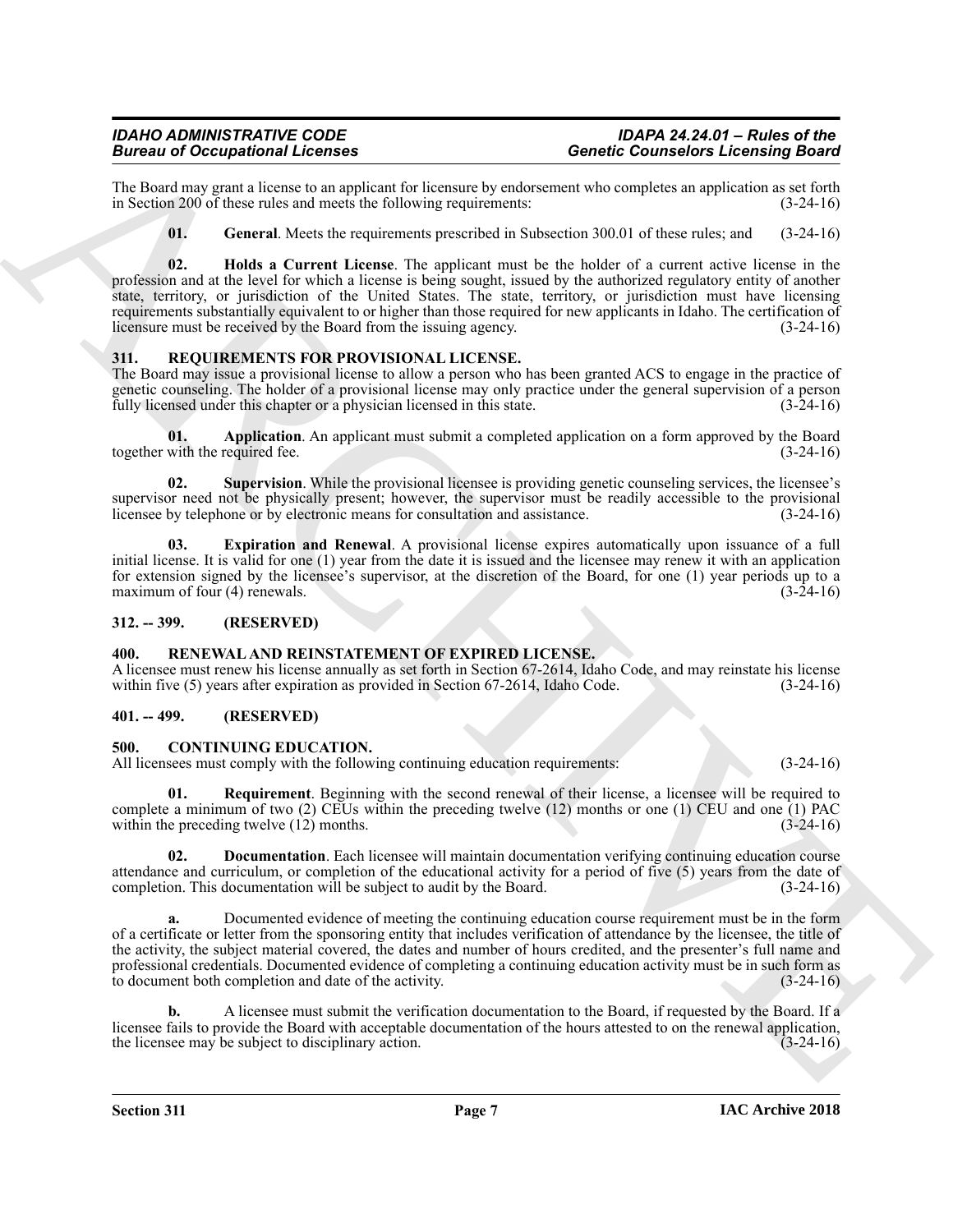# <span id="page-7-9"></span><span id="page-7-7"></span>*IDAHO ADMINISTRATIVE CODE IDAPA 24.24.01 – Rules of the Bureau of Occupational Licenses Genetic Counselors Licensing Board*

# <span id="page-7-8"></span><span id="page-7-0"></span>**501. -- 699. (RESERVED)**

# <span id="page-7-14"></span><span id="page-7-13"></span><span id="page-7-1"></span>**700. UNPROFESSIONAL CONDUCT.**

# <span id="page-7-2"></span>**701. -- 799. (RESERVED)**

# <span id="page-7-12"></span><span id="page-7-3"></span>**800. UNETHICAL CONDUCT.**

# <span id="page-7-4"></span>**801. -- 899. (RESERVED)**

# <span id="page-7-11"></span><span id="page-7-10"></span><span id="page-7-5"></span>**900. DISCIPLINE.**

|                                   | <b>Bureau of Occupational Licenses</b>                                                           | <b>Genetic Counselors Licensing Board</b>                                                                                                                                                                                                                                                                                                     |             |
|-----------------------------------|--------------------------------------------------------------------------------------------------|-----------------------------------------------------------------------------------------------------------------------------------------------------------------------------------------------------------------------------------------------------------------------------------------------------------------------------------------------|-------------|
| 03.<br>discretion of the Board.   |                                                                                                  | Waiver. The Board may waive the requirements of this rule for reasons of individual hardship,<br>including health or other good cause. The licensee should request the waiver in advance of renewal and must provide<br>any information requested by the Board to assist in substantiating hardship cases. This waiver is granted at the sole | $(3-24-16)$ |
| 04.                               |                                                                                                  | Carryover of Continuing Education Hours. CEUs and PACs not claimed in the current renewal<br>year may be claimed in the next renewal year. A maximum of two (2) CEUs or one (1) PAC and one (1) CEU may be<br>carried forward from the immediately preceding year, and may not be carried forward more than one renewal year.                 | $(3-24-16)$ |
| 05.                               |                                                                                                  | <b>Exemption.</b> A licensee is exempt from the continuing education requirements under this section<br>for the period between the initial issuance of the original license and the first expiration date of that license.                                                                                                                    | $(3-24-16)$ |
| $501. - 699.$                     | (RESERVED)                                                                                       |                                                                                                                                                                                                                                                                                                                                               |             |
| 700.                              | UNPROFESSIONAL CONDUCT.                                                                          |                                                                                                                                                                                                                                                                                                                                               |             |
| 01.                               | <b>Examples.</b> Unprofessional conduct includes any of the following:                           |                                                                                                                                                                                                                                                                                                                                               | $(3-24-16)$ |
| a.                                | Genetic Counselors Code of Ethics as referenced in Section 004 of these rules.                   | Failure to follow the guidelines for genetic counseling contained within the National Society of                                                                                                                                                                                                                                              | $(3-24-16)$ |
| b.                                | as required by Subsection 311.02 of these rules when both are parties to a supervision contract. | Failure of a genetic counselor to provide general supervision to a provisional genetic license holder                                                                                                                                                                                                                                         | $(3-24-16)$ |
| $701. - 799.$                     | (RESERVED)                                                                                       |                                                                                                                                                                                                                                                                                                                                               |             |
| 800.                              | UNETHICAL CONDUCT.<br>approved by the Board as the Idaho Code of Ethics.                         | Unethical conduct is conduct that does not conform to the guidelines for genetic counseling contained within the<br>National Society of Genetic Counselors Code of Ethics, incorporated by reference into Section 004 of these rules and                                                                                                      | $(3-24-16)$ |
| $801. - 899.$                     | (RESERVED)                                                                                       |                                                                                                                                                                                                                                                                                                                                               |             |
| 900.                              | <b>DISCIPLINE.</b>                                                                               |                                                                                                                                                                                                                                                                                                                                               |             |
| 01.                               | licensee including, without limitation, any or all of the following:                             | Disciplinary Action. If the Board determines that grounds for discipline exist for violations of<br>Title 54, Chapter 56, Idaho Code, violations of these rules, or both, it may impose disciplinary sanctions against the                                                                                                                    | $(3-24-16)$ |
| a.                                | Refuse to issue, renew, or reinstate a license;                                                  |                                                                                                                                                                                                                                                                                                                                               | $(3-24-16)$ |
| b.                                | Revoke or suspend the licensee's license;                                                        |                                                                                                                                                                                                                                                                                                                                               | $(3-24-16)$ |
| c.                                | Condition, restrict, or limit the licensee's practice, license, or both;                         |                                                                                                                                                                                                                                                                                                                                               | $(3-24-16)$ |
| d.<br>Board's laws and rules; and |                                                                                                  | Impose an administrative fine not to exceed one thousand dollars $(\$1,000)$ for each violation of the                                                                                                                                                                                                                                        | $(3-24-16)$ |
| e.                                | both, of the licensee for violation(s) of the Board's laws and rules.                            | Order a licensee to pay the costs and fees incurred by the Board in the investigation, prosecution, or                                                                                                                                                                                                                                        | $(3-24-16)$ |
|                                   |                                                                                                  |                                                                                                                                                                                                                                                                                                                                               |             |

# <span id="page-7-6"></span>**901. -- 999. (RESERVED)**